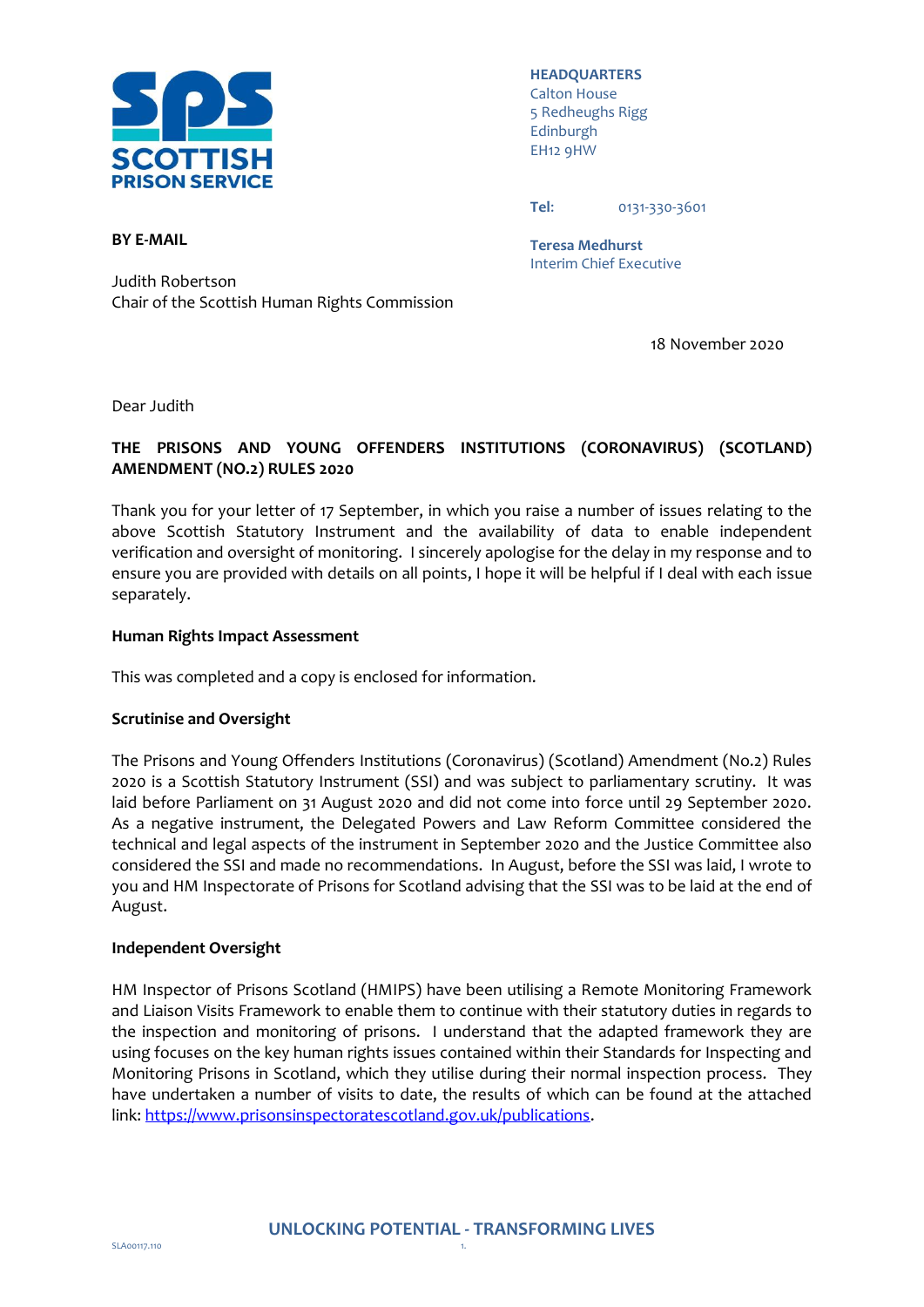### **Operation of the Amendment Rules**

SPS Governors, Prison Management Teams and staff are seeking to provide the maximum opportunities for those in our care to access phones, showers and fresh air, purposeful activity and recreation, etc but are required to do so within Health Protection Scotland (HPS) guidelines. This necessarily impacts on our ability to provide a full regime to those in our care. Any decisions taken to limit regimes are not taken lightly. They are taken to ensure that we are able to protect the health, safety and security of SPS staff, NHS staff, prisoners and visitors to establishments, during this current Coronavirus outbreak.

## **Data Requested**

### Out of Cell Time and a Description of the Regime

I am not able to provide you with an analysis of out of cell time for each prison or with a description of their regime at this time. The regimes being operated in prisons at present are necessarily very fluid to enable them to be able to adapt and react to (1) the impact Coronavirus is having on SPS and NHS staff and prisoners and (2) dynamic Government and HPS guidelines. However, I can confirm that the majority of prisoners in our care have daily access to time in the open air, showers, to telephones to communicate with family, friends and legal advisors and physical visits with family, friends and legal advisors. In addition, we continue to provide access to Purposeful Activity (PA) which includes prison work, education of any kind including physical education, counselling and other rehabilitative programmes, vocational training and work placements outside the prison. I have provided information below in regards to the average number of PA hours people in custody are engaging in each week.

### Outdoor Exercise (Including Those Subject to Rule 41)

The majority of prisoners not subject to Rule 40A or 41 are being given the opportunity to take exercise or where the weather permits, to spend time in the open air for at least one hour per day in accordance with Rule 87 (Exercise and time in the open air) of the Prisons and Young Offenders Institutions (Scotland) Rules 2011. Access to exercise for prisoners subject to Rule 40A or 41 will be detailed in their care plan which will have been determined by NHS colleagues and HPS guidelines and may be restricted.

### Visits

Physical visits are currently available at all Scottish prisons. We do not collect centralised data in regards the uptake of physical visits, however establishments have reported a reduced demand for them. The reasons for this reduction is likely to be multifaceted and as a result of (1) mobile phones and virtual visits reducing the dependency on physical visits; (2) families may be concerned about Coronavirus transmission and do not wish to travel/visit particularly where they have to use public transport; (3) the daytime schedule of visits necessitated as a result of the core day; (4) individuals in custody feel safe and do not want to increase the risk of infection from exposure to external visitors; (5) the necessary restrictions in terms of households and numbers at visits present challenges as to who the individual invites to the visit and can cause family friction so the easy option may be not to take visits; and (6) reduced/no physical contact and having to be a safe distance away has been reported to detract from the visit experience.

Virtual Visits have been available in all establishments as of 29 June. There has been in excess of 12,500 virtual visits to date and uptake rate is about 25% of available capacity. Generally, feedback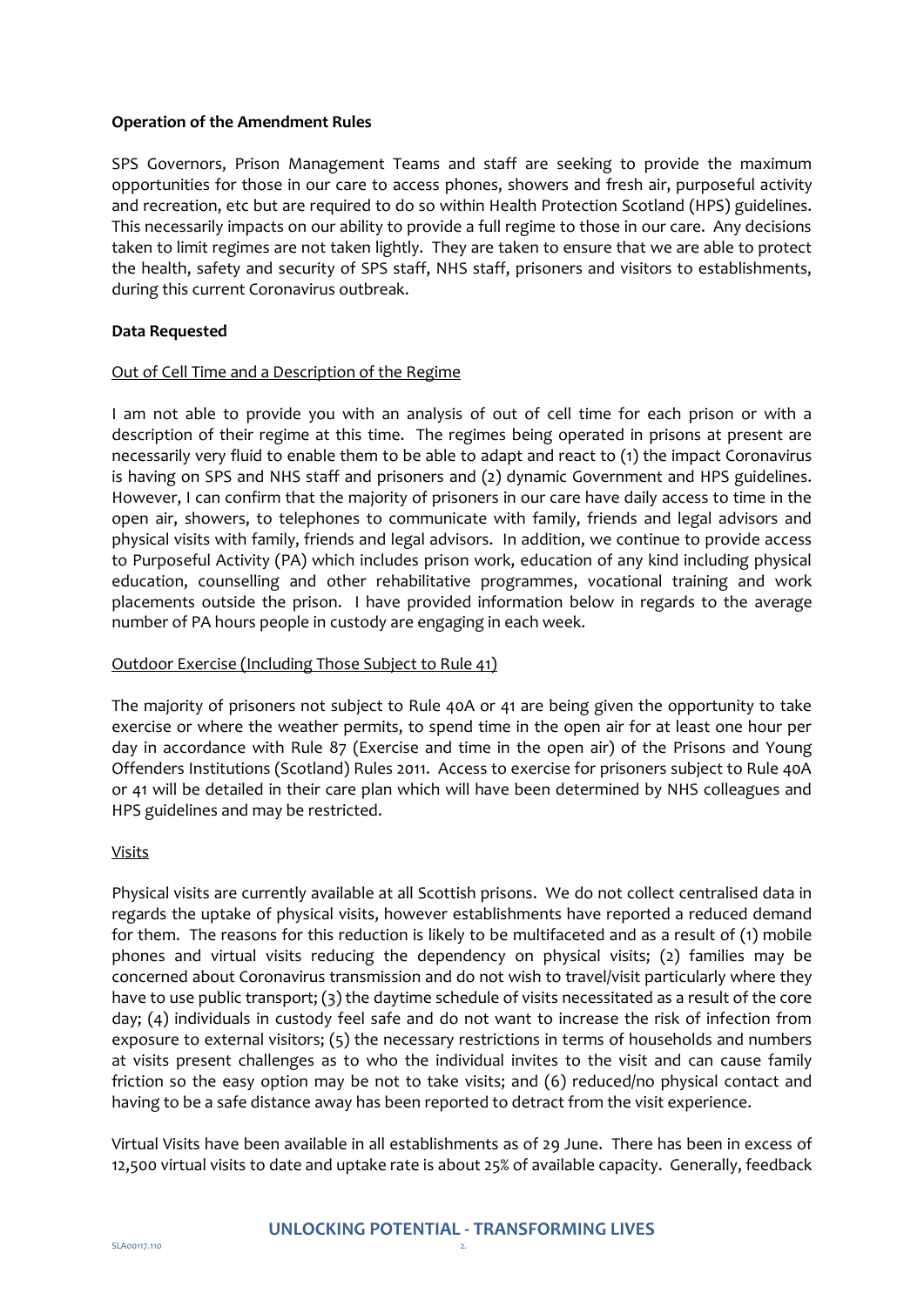from those using this service is extremely positive in terms of image and sound quality as well as the immense social benefits realised.

### Work, Prisoner Programmes and Education Opportunities

The table below provides data on the average number of PA hours people in custody engaged in each week, per public sector establishment, by month, between July 2019 and September 2020. I am not able to provide this information for HMP Addiewell and HMP Kilmarnock as, as privately operated prisons, they are not required to submit PA hours on a monthly basis. The delivery of PA hours within these establishments is monitored through contractual arrangements with SPS Controllers and Contract Managers ensuring compliance with minimum requirements. PA includes prison work, education of any kind including physical education, counselling and other rehabilitative programmes, vocational training and work placements outside the prison.

In response to the Coronavirus outbreak, SPS introduced a number of measures to reduce the risk of further spread. These measures included the suspension of all education and vocational training, all non-essential prison work, all behavioural programmes, temporary absence and prison gyms. SPS also restricted the number of people who could attend exercise or recreation at any one time. As SPS has eased restrictions on prison regimes, in line with public health advice, the delivery of PA has begun to increase across most sites. However, PA hours have not returned to previous levels as restrictions to the number of people who are able to participate at any one time have had to be introduced. Any further national restrictions would inevitably impact upon the delivery of PA.

| <b>PA Hours</b>      | Jul | Aug | Sep | Oct | Nov | <b>Dec</b> | Jan' | Feb | Mar | Apr | May | Jun | Jul | Aug | Sep            |
|----------------------|-----|-----|-----|-----|-----|------------|------|-----|-----|-----|-----|-----|-----|-----|----------------|
|                      | 19  | 19  | 19  | 19  | 19  | 19         | 20   | 20  | 20  | 20  | 20  | 20  | 20  | 20  | 20             |
| <b>Barlinnie</b>     | 13  | 13  | 11  | 12  | 12  | 11         | 12   | 12  | 10  | 8   | 9   | 10  | 10  | 11  | 10             |
| <b>Castle Huntly</b> | 23  | 21  | 22  | 23  | 22  | 17         | 21   | 22  | 17  | 16  | 15  | 17  | 16  | 16  | 24             |
| <b>Cornton Vale</b>  | 21  | 20  | 20  | 20  | 21  | 20         | 20   | 21  | 17  | 11  | 11  | 12  | 13  | 14  | 26             |
| <b>Dumfries</b>      | 16  | 15  | 15  | 16  | 15  | 13         | 15   | 14  | 12  | 7   | 7   | 9   | 10  | 10  | 11             |
| Edinburgh            | 13  | 11  | 13  | 13  | 16  | 12         | 13   | 12  | 10  | 6   | 5   | 6   | 7   | 5   | 11             |
| Glenochil            | 16  | 16  | 16  | 17  | 16  | 14         | 16   | 15  | 13  | 8   | q   | 10  | 11  | 12  | 13             |
| Grampian             | 27  | 26  | 26  | 27  | 26  | 25         | 24   | 25  | 20  | 18  | 18  | 18  | 18  | 16  | 21             |
| Greenock             | 25  | 10  | 22  | 25  | 24  | 20         | 22   | 22  | 20  | 15  | 15  | 18  | 17  | 18  | 21             |
| Inverness            | 23  | 26  | 27  | 31  | 28  | 21         | 23   | 23  | 17  | 17  | 24  | 29  | 28  | 27  | 26             |
| <b>Low Moss</b>      | 23  | 24  | 22  | 23  | 23  | 21         | 22   | 22  | 19  | 14  | 14  | 16  | 16  | 16  | 17             |
| Perth <sup>*</sup>   | 14  | 15  | 13  | 14  | 14  | 13         | 14   | 14  | 11  | 7   | 8   | 6   | 5   | 4   | 7              |
| Polmont              | 18  | 19  | 17  | 17  | 19  | 17         | 18   | 18  | 14  | 3   | 5   | 15  | 18  | 20  | 21             |
| Shotts *             | 25  | 26  | 25  | 25  | 26  | 25         | 25   | 26  | 18  | 9   | 5   | 10  | 6   | 6   | $\overline{ }$ |

\* The low increase in relation to both Perth and Shotts reflects local measures in place in relation to recording and physical distancing.

### In Cell Telephony and its Usage

| <b>Establishment</b> | Date of Implementation | Number of calls made (up to 29<br>October 2020) |  |  |  |
|----------------------|------------------------|-------------------------------------------------|--|--|--|
| Addiewell            | 29 July 2020           | 28,638                                          |  |  |  |
| <b>Barlinnie</b>     | 21 July 2020           | 103,844                                         |  |  |  |
| Castle Huntly        | 15 June 2020           | 6,531                                           |  |  |  |
| Cornton Vale         | 22 June 2020           | 18,521                                          |  |  |  |
| Dumfries             | 25 June 2020           | 16,773                                          |  |  |  |
| Edinburgh            | 16 July 2020           | 67,847                                          |  |  |  |
| Glenochil            | 30 June 2020           | 46,493                                          |  |  |  |
| Grampian             | 14 July 2020           | 25,088                                          |  |  |  |
| Greenock             | 6 July 2020            | 19,051                                          |  |  |  |